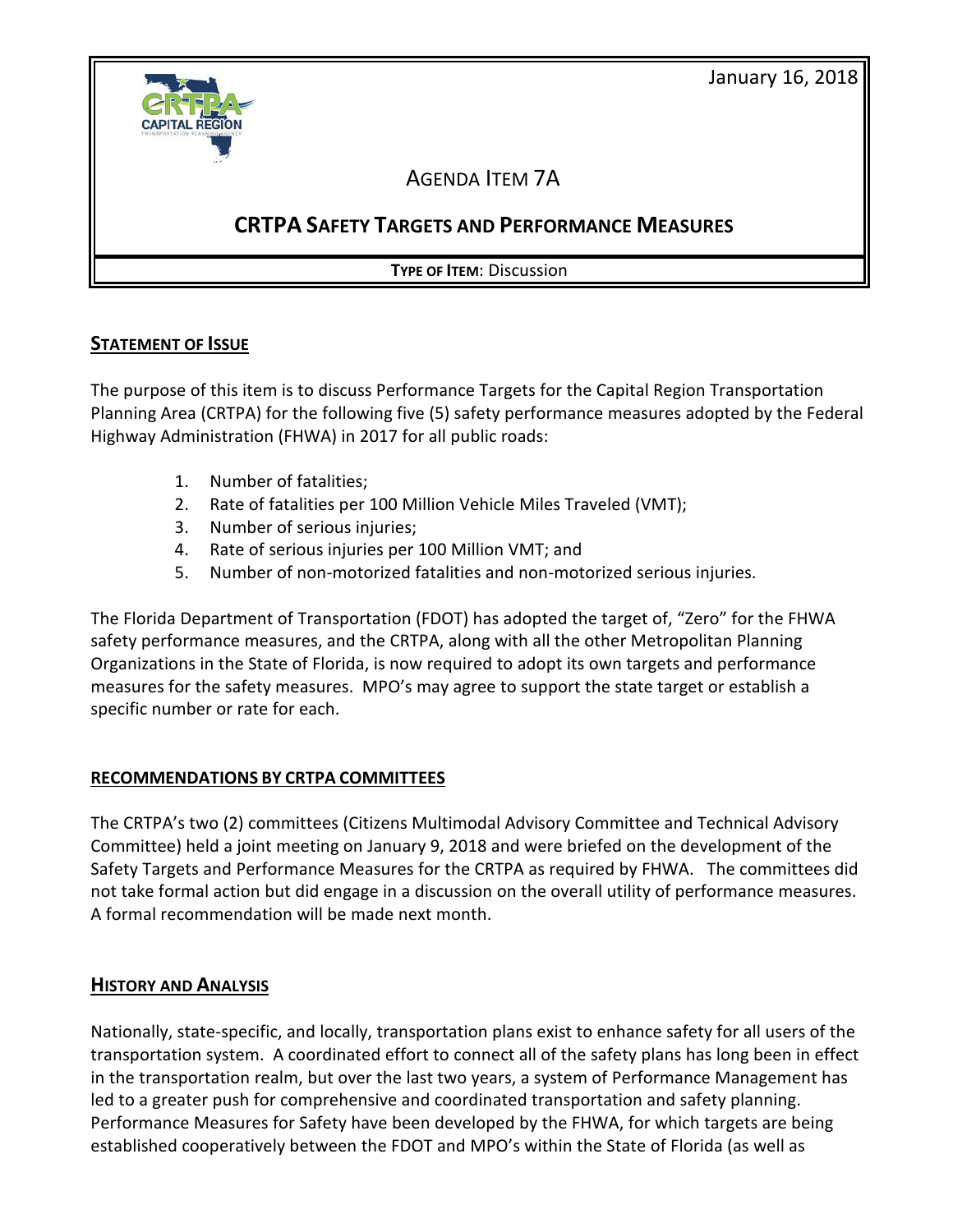nationally). Through this coordinated effort, the goals of the Highway Safety Improvement Program (HSIP), Highway Safety Plan (HSP), Strategic Highway Safety Plan (SHSP), and region-specific safety and transportation plans can be shown to guide and support one another.

In August of 2017, the FDOT adopted a target of "Zero" for the five (5) safety performance measures adopted by the Federal Highway Administration (FHWA) for all public roads. The Performance Measures, along with a brief description of each is provided in the table on the following page.

| <b>Performance Measure</b>                                         | <b>Description</b>                                                                                                               |
|--------------------------------------------------------------------|----------------------------------------------------------------------------------------------------------------------------------|
| Number of fatalities                                               | The total number of persons suffering fatal injuries in a motor<br>vehicle crash during a calendar year.                         |
| Rate of fatalities per 100 Million<br>Vehicle Miles Traveled (VMT) | The ratio of total number of fatalities to the number of vehicle<br>miles traveled (VMT, in 100 Million VMT) in a calendar year. |
| Number of serious injuries                                         | The total number of persons suffering at least one serious injury<br>in a motor vehicle crash during a calendar year.            |
| Rate of serious injuries per 100<br><b>Million VMT</b>             | The ratio of total number of serious injuries to the number of<br>VMT (in 100 Million VMT) in a calendar year.                   |
| Number of non-motorized                                            | The combined total number of non-motorized fatalities and non-                                                                   |
| fatalities and non-motorized                                       | motorized serious injuries involving a motor vehicle during a                                                                    |
| serious injuries                                                   | calendar year.                                                                                                                   |

| <b>FDOT Adopted Measures</b>                                              | <b>Target</b> | <b>Interim Performance Measure</b> |
|---------------------------------------------------------------------------|---------------|------------------------------------|
| Number of fatalities                                                      | 0             | 3,052                              |
| Rate of fatalities per 100 Million Vehicle<br>Miles Traveled (VMT)        | 0             | 1.65                               |
| Number of serious injuries                                                | 0             | 20,861                             |
| Rate of serious injuries per 100 Million VMT                              | O             | 11.06                              |
| Number of non-motorized fatalities and non-<br>motorized serious injuries | 0             | 3,447                              |

Upon adoption by the Florida Department of Transportation (FDOT) of a target of "Zero" and the Interim Performance Measures, the CRTPA, along with all the other Metropolitan Planning Organizations in the State of Florida, were given 180 days to adopt their targets for the safety measures. The CRTPA must adopt its Performance Measures and Targets by February 27, 2018.

MPO's were granted the option of either adopting/supporting the State target, or establishing a specific number or rate for each performance measure. MPOs that choose to establish a rate for a target are required to report not only the estimate used for VMT to establish the target rate, but also the methodology used to arrive at the overall VMT estimate.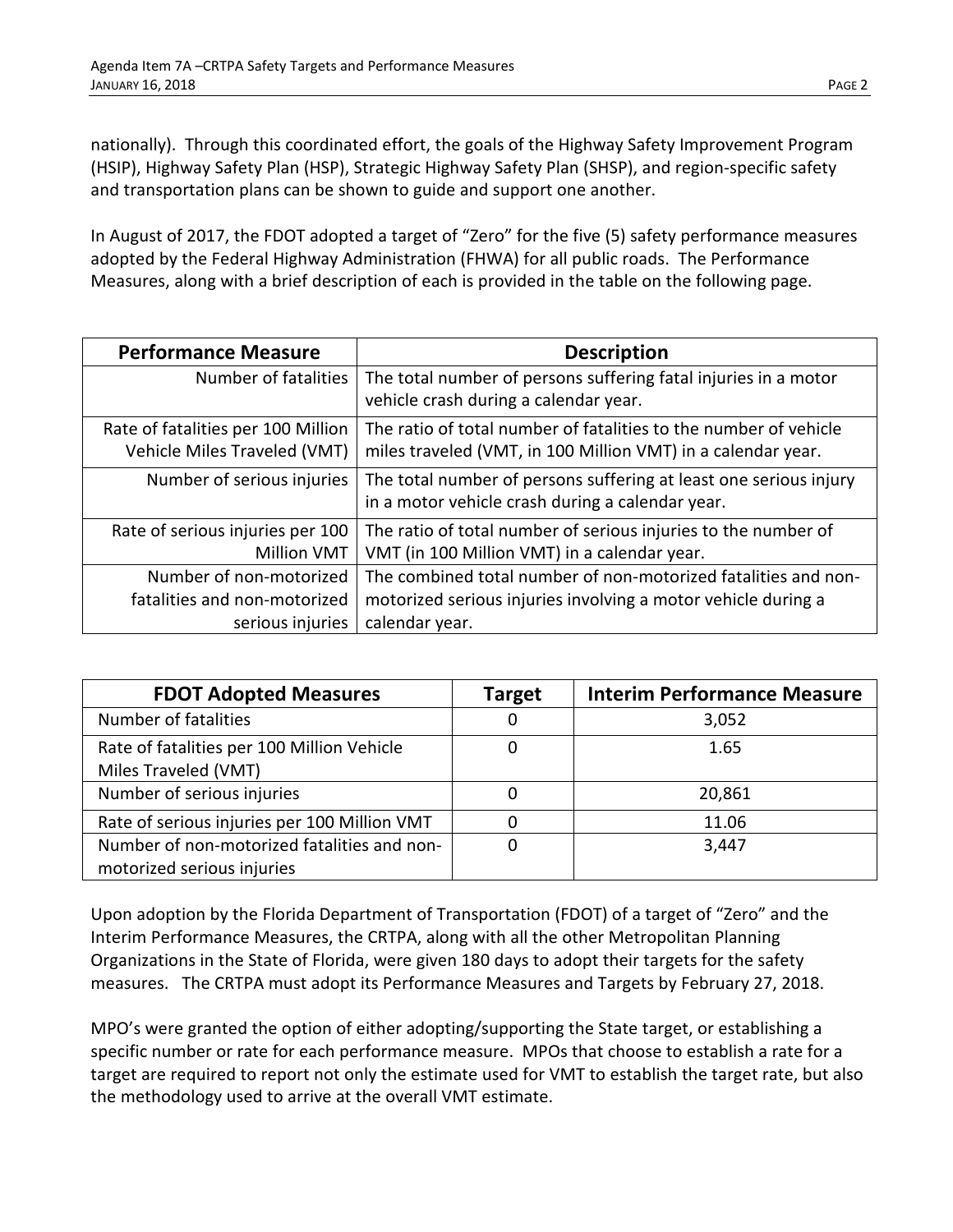#### **RECOMMENDATION**

Utilizing data provided to the CRTPA from FDOT and the FHWA (provided in *Attachments 1* and *2*), staff has established an average result for each performance measure from the years 2011 through 2016. The averages were utilized as the 2018 target and performance measure for each Safety Measure. These draft measures are as follows:

| <b>Draft Safety Performance Measures</b>                              | <b>Target and</b><br>Performance<br><b>Measure</b> |
|-----------------------------------------------------------------------|----------------------------------------------------|
| Number of fatalities                                                  | 56                                                 |
| Rate of fatalities per 100 Million Vehicle Miles Traveled (VMT)       | 1.279                                              |
| Number of serious injuries                                            | 266                                                |
| Rate of serious injuries per 100 Million VMT                          | 7.313                                              |
| Number of non-motorized fatalities and non-motorized serious injuries | 44                                                 |

### **NEXT STEPS**

The final proposed safety targets and performance measures for the CRTPA will be provided to the CRTPA Board and committees at their February 2018 Meetings for final adoption.

### **ATTACHMENTS**

Attachment 1: Data Sheet for Florida MPOs, including 2009-2016 Attachment 2: Extracted Data Sheet for the CRTPA, including 2011-2016 Attachment 3: Florida Highway Safety Improvement Program Sec 34: Safety Performance Targets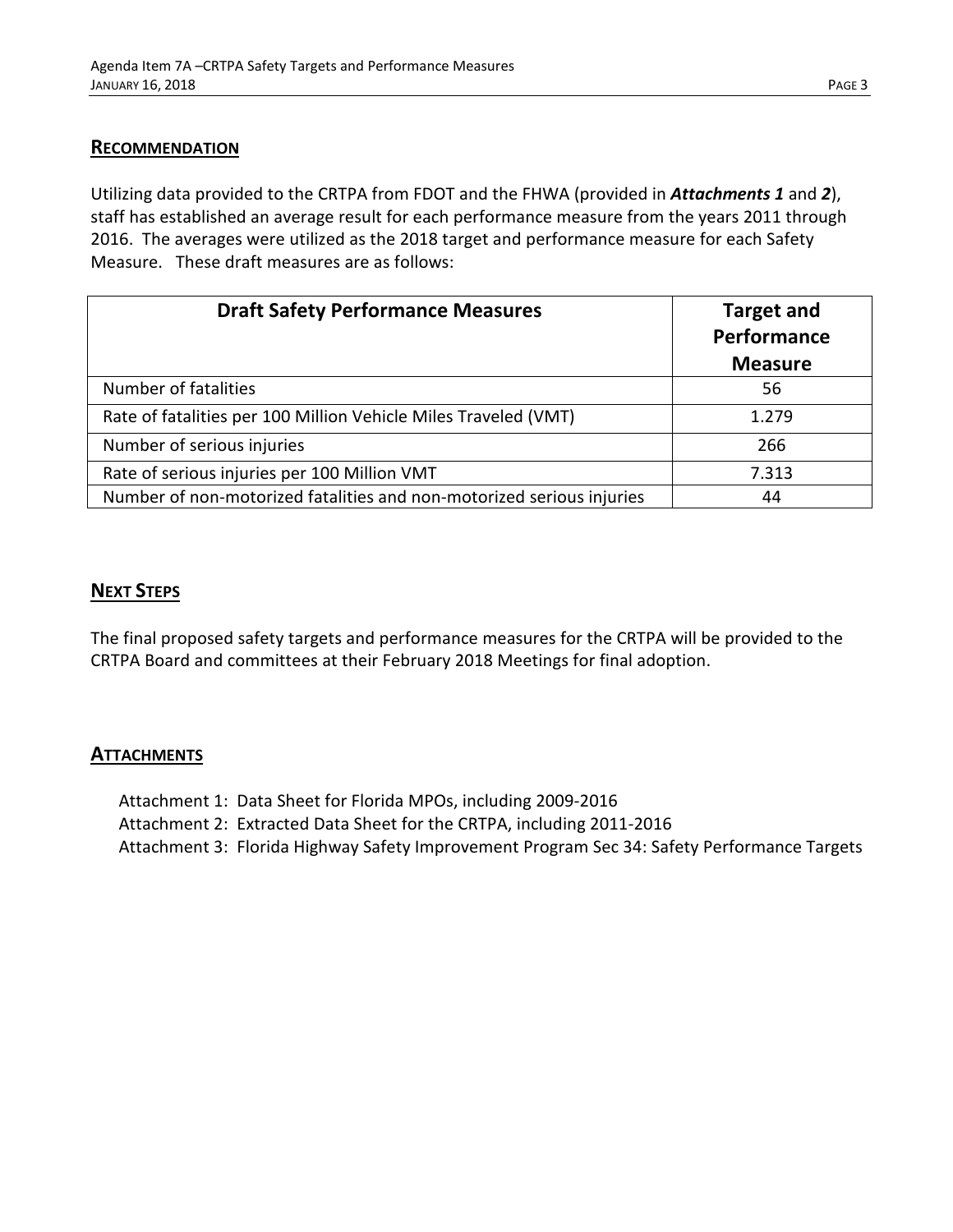#### FHWAPerfMeasperMPO

3. The average fatality rate is an average of the yearly rate figures for the years in the range, to three decimal places. Each yearly rate is calculated by dividing the total number of fatalities for the year by the total region of the counts of vehicles per day times the length of the segments associated with the traffic) times the number of days in the year, divided by 100,000,000. This yields an annual volume of Vehicle-Miles. The number measurement window and does NOT use the cumulative five-year fatalities over the cumulative five-year traffic volume.

4. The average serious injury rate is an average of the yearly rate figures for the years in the range, to three decimal places. Each yearly rate is calculated by dividing the total number of serious injuries for the year in the same way.

5. The average number of combined fatalities and serious injuries for bicyclists and pedestrians is per year is the sum of the annual total bicyclist and pedestrian fatalities and total bicyclist and podestrian serious inj listed on an FTCR form as Non-Motorist with a Non-Motorist Description code of "01" (pedestrian), "02" (other pedestrian), "02" (other pedestrian), "or (other pedestrian (wheelchair, person in a building, skater, pedestria

| <b>FDOT</b><br>County<br><b>Number</b> | <b>County Name</b> | <b>MPO/TPO</b>          |                 |         | <b>Average Annual Fatalities</b> <sup>1</sup> |          |         |         |                                  |         |              | <b>Average Annual Serious Injuries</b> |          |                    |          |         |         | Average Annual Fatality Rates <sup>3</sup> |          |                                                                                          |         |         | Average Annual Serious Injury Rates <sup>4</sup> |         |         |          |         |          |                                                       |         |         | <b>Average Annual Pedestrian and Bicyclist</b><br><b>Fatalities and Serious Injuries5</b> |       |         |         |
|----------------------------------------|--------------------|-------------------------|-----------------|---------|-----------------------------------------------|----------|---------|---------|----------------------------------|---------|--------------|----------------------------------------|----------|--------------------|----------|---------|---------|--------------------------------------------|----------|------------------------------------------------------------------------------------------|---------|---------|--------------------------------------------------|---------|---------|----------|---------|----------|-------------------------------------------------------|---------|---------|-------------------------------------------------------------------------------------------|-------|---------|---------|
|                                        |                    |                         | 2009-1          | 2010-14 | 2011-15                                       |          | 2012-16 |         | 2009-13                          | 2010-14 |              | 2011-15                                |          | 2012-16            |          | 2009-13 | 2010-14 | 2011-15                                    |          | 2012-16                                                                                  |         | 2009-13 | 2010-14                                          |         | 2011-15 |          | 2012-16 |          | 2009-13                                               | 2010-14 |         | 2011-15                                                                                   |       | 2012-16 |         |
|                                        |                    |                         | Average Average |         | $% \triangle$ Average                         |          |         |         | %∆ Average %∆ Average Average %∆ |         |              | Average                                |          | $% \Delta Average$ |          |         |         |                                            |          | %Δ Average Average   %Δ   Average   %Δ   Average   %Δ   Average   Average   %Δ   Average |         |         |                                                  |         |         | %∆       | Average |          | %∆ Average Average   %∆   Average   %∆   Average   %∆ |         |         |                                                                                           |       |         |         |
|                                        | Alachua            | Gainesville MTPO        |                 |         |                                               |          |         |         | 302.8                            |         |              |                                        |          |                    |          |         |         |                                            |          |                                                                                          |         | 10.669  |                                                  |         |         | -4.8%    | 8.959   |          |                                                       |         |         |                                                                                           |       |         |         |
|                                        | Escambia           | Florida-Alabama TPO     | 40.8            |         | 44.2                                          | 6.3%     |         |         | 472.2                            |         | 377.8 -20.0% | 321.4                                  | $-14.9%$ |                    | $-12.4%$ | 1.206   | 1.228   | 1.298                                      | 5.7%     | 1.289                                                                                    | $-0.7%$ | 13.954  | 11.152 -20.1%                                    |         | 9.450   | $-15.3%$ | 8.182   | $-13.4%$ |                                                       | 60.2    | $-8.8%$ | 55.4                                                                                      |       |         | $-1.8%$ |
|                                        | Santa Rosa         | Florida-Alabama TPO     | 23.8            | 22.2    | 21.8                                          | $-1.8%$  | 20.0    | $-8.3%$ | 262.2                            | 233.0   | $-11.1%$     | 218.0                                  | $-6.4%$  |                    | $-13.0%$ | 1.189   | 1.105   | 1.081                                      | $-2.2%$  | 0.978                                                                                    | $-9.5%$ | 13.105  | 11.602 -11.5%                                    |         | 10.821  |          | 9.245   | $-14.6%$ | 16.4                                                  | 15.2    |         | 15.0                                                                                      |       | 15.8    |         |
|                                        | Okaloosa           | Okaloosa-Walton TPO     | 22.0            | 24.0    | 27.0                                          | 12.5%    | 26.6    |         | 231.4                            | 212.4   | -8.2%        | 202.4                                  | $-4.7%$  |                    | $-9.1%$  | 1.066   | 1.153   | 1.284                                      | 11.4%    | 1.247                                                                                    | $-2.9%$ | 11.232  | 10.227                                           | $-8.99$ | 9.681   | $-5.3%$  | 8.675   | $-10.4%$ |                                                       | 29.U    |         | 30.8                                                                                      |       | 28.6    |         |
|                                        | Walton             | Okaloosa-Walton TPO     | 19.4            | 18.2    | 14.2                                          | $-22.0%$ | 14.2    |         | 143.4                            | 138.2   |              | 137.8                                  | $-0.3%$  |                    | $-12.2%$ | 1.684   | 1.561   | 1.198                                      | $-23.3%$ | 1.160                                                                                    |         | 12.434  | 11.849                                           | $-4.79$ | 11.609  | $-2.0%$  | 9.954   | $-14.3%$ |                                                       |         |         |                                                                                           |       |         | $-8.5%$ |
|                                        | Flagler            | River to Sea TPO        | 18.4            | 20.0    | 17.8                                          | $-11.0%$ | 18.4    | 3.4%    | 176.2                            | 160.0   |              | 137.5                                  | $-13.9%$ | 119.4              | $-13.4%$ | 1.720   | 1.798   | 1.542                                      | $-14.2%$ | 1.504                                                                                    | $-2.5%$ | 16.497  | 14.757 -10.5%                                    |         | 12.239  | $-17.1%$ | 10.274  | $-16.1%$ | 13.6                                                  | 14.2    | 4.4%    | 15.8                                                                                      | 11.3% |         | $-1.3%$ |
|                                        | Volusia            | River to Sea TPO        | 94.4            |         | 89.2                                          |          | 96.4    | 8.1%    | 691.8                            | 658.2   |              | 630.2                                  | $-4.3%$  | 638.4              | 1.3%     | 1.716   | 1.697   | 1.624                                      | $-4.3%$  | 1.715                                                                                    |         | 12.573  | 12.019                                           | $-4.4%$ | 11.485  | $-4.4%$  | 11.387  | $-0.9%$  | 92.2                                                  |         |         | 89.0                                                                                      |       | 88.8    | $-0.2%$ |
|                                        | Indian River       | Indian River County MPO |                 | 19.8    | 19.4                                          | $-2.0%$  | 20.6    | 6.2%    | 117.2                            | 119.0   |              |                                        |          |                    |          | 1.333   | 1.312   | 1.262                                      | $-3.8%$  | 1.322                                                                                    | 4.8%    | 7.817   | 7.885                                            |         | 7.568   | $-4.0%$  | 8.194   |          |                                                       | 14.6    |         | 16.2                                                                                      | 11.0% | 17.6    | 8.6%    |

Single-county MPO/TPOs that encompass the entire limits of the county are calculated using the total county fatalities, serious injuries and traffic volumes as published. Multiple-county MPO/TPOs that encompass the entire all of the included counties and are combined totals and rates calculated based on combined totals and combined traffic volumes. MPO/TPOs that do not encompass whole counties are not calculated at the MPO/TPO level but the

DATA SOURCES: fatality and serious injury counts from Florida Dept. of Transportation (FDOT) State Safety Office's Crash Analysis Reporting (CAR) database as of November 8, 2017; traffic volumes as published by the FDOT of

1. The average number of fatalities per year is the sum of the annual total fatalities for each year in the range divided by 5, to one decimal place. Fatalities are individuals listed on a Florida Traffic Crash Report (FTC 2. The average number of serious injuries per year is the sum of the annual total serious injuries for each year in the range divided by 5, to one decimal place. Serious injuries are individuals listed on an FTCR form with

NOTE: Crash reports that reveal the personal information concerning the parties involved in the crash and that are held by any agency that repedid by any agency that regularly receives or prepares information from or conce has been compiled from information collected for the purpose of identifying, evaluating or planning serius en planning safety enhancements. It is used to develop highway safety construction improvements projects which may Title 23 U.S.C Section 409, the information provided to you is not subject to discovery and is not admissible into evidence.

| <b>MPO/TPO</b>                          |                                  |         |                 | Average Annual Fatalities <sup>1</sup> |         |         |         |               |         | Average Annual Serious Injuries <sup>4</sup> |          |                               |         |         |         |                 |         |         | Average Annual Fatality Rates <sup>3</sup> |                  |         |         |                             | Average Annual Serious Injury Rates |                             |         |                               |         |         |                 | <b>Average Annual Pedestrian and Bicyclist</b><br><b>Fatalities and Serious Injuries5</b> |                               |         |         |                     |             |
|-----------------------------------------|----------------------------------|---------|-----------------|----------------------------------------|---------|---------|---------|---------------|---------|----------------------------------------------|----------|-------------------------------|---------|---------|---------|-----------------|---------|---------|--------------------------------------------|------------------|---------|---------|-----------------------------|-------------------------------------|-----------------------------|---------|-------------------------------|---------|---------|-----------------|-------------------------------------------------------------------------------------------|-------------------------------|---------|---------|---------------------|-------------|
|                                         |                                  | 2009-13 | 2010-14         |                                        | 2011-15 |         | 2012-16 |               | 2009-13 | 2010-14                                      |          | 2011-15                       |         | 2012-16 |         | 2009-13         | 2010-14 |         | 2011-15                                    |                  | 2012-16 |         | 2009-13                     | 2010-14                             |                             | 2011-15 |                               | 2012-16 |         | 2009-13         | 2010-14                                                                                   |                               | 2011-15 |         | 2012-16             |             |
|                                         |                                  |         | Average Average | %∆                                     | Average | %∆      | Average | %∆            |         | Average Average                              | %∆       | Average                       | %∆      | Average | %∆      | Average Average |         | %∆      | Average                                    | %∆               | Average | %∆      | Average Average $\% \Delta$ |                                     |                             | Average | %∆                            | Average | %∆      | Average Average |                                                                                           | %∆                            | Average | %∆      | Average $\% \Delta$ |             |
| <b>Space Coast TPO</b>                  | Single County                    | 63.8    | 66.2            | 3.8%                                   | 69.6    | 5.1%    | 74.8    |               | 587.0   | 607.4                                        | 3.5%     | 601.4                         | $-1.0%$ | 630.8   | 4.99    | 1.053           | 1.101   | 3.8%    | 1.159                                      | 5.19             | 1.218   | 7.5%    | 9.666                       | 10.097                              | 4.59                        | 10.033  | $-0.6%$                       | 10.363  | 3.3%    | 79.8            | 82.2                                                                                      | 3.0%                          | 86.6    | 5.4%    | 90.2                | 4.2%        |
| <b>Charlotte County-Punta Gorda MPO</b> | Single Coun                      | 22.8    | 21.0            | $-7.9%$                                | 21.4    | 1.9%    | 22.6    | - 5.6%        | 164.2   | 149.2                                        | $-9.1%$  | 134.6                         | $-9.8%$ | 127.0   | $-5.6%$ | 1.048           | 0.965   | $-7.9%$ | 0.969                                      | 1.9%             | 0.998   | 5.6%    | 7.555                       | 6.864                               | $-9.19$                     | 6.127   | $-10.7%$                      | 5.676   | $-7.4%$ | 24.2            | 23.0                                                                                      | $-5.0%$                       | 21.4    | $-7.0%$ | 20.4                | $-4.7%$     |
| <b>Broward MPO</b>                      | Single Coun                      | 178.4   | 175.0           | $-1.9%$                                | 183.0   |         | 199.6   |               | 2,080.6 | 2.004.0                                      | $-3.7%$  | 1.888.8                       | $-5.79$ | 1,776.0 | $-6.09$ | 1.099           | 1.074   | $-1.9%$ | 1.109                                      | 4.69             | 1.205   | 9.1%    | 12.801                      | 12.278                              | $-4.19$                     | 11.447  | $-6.8%$                       | 10.797  | $-5.79$ | 351.4           | 350.6                                                                                     | $-0.2%$                       | 341.4   | $-2.6%$ | 352.2               | 3.2%        |
| <b>Okaloosa-Walton TPO</b>              | Multiple Counties, not countyw   |         |                 | See individual counties below          |         |         |         |               |         |                                              |          | See individual counties below |         |         |         |                 |         |         | See individual counties below              |                  |         |         |                             |                                     |                             |         | See individual counties below |         |         |                 |                                                                                           | See individual counties below |         |         |                     |             |
| <b>Gainesville MTPO</b>                 | Single County, not countyw       |         |                 | See individual county below            |         |         |         |               |         |                                              |          | See individual county below   |         |         |         |                 |         |         | See individual county below                |                  |         |         |                             |                                     | See individual county below |         |                               |         |         |                 |                                                                                           | See individual county below   |         |         |                     |             |
| <b>Hernando/Citrus MPO</b>              | Multiple Count                   | 50.6    | 47.0            | $-7.1%$                                | 49.2    | 4.7%    | 49.8    | $1.2^{\circ}$ | 448.4   | 428.8                                        | $-4.4%$  | 445.0                         | 3.8%    | 461.2   | 3.69    | 1.527           | 1.416   | $-7.1%$ | 1.471                                      | 4.79             | 1.464   | 1.2%    | 13.548                      | 12.926                              | $-4.6%$                     | 13.329  | 3.1%                          | 13.560  | 1.7%    | 34.4            | 36.2                                                                                      | 5.2%                          | 41.0    | 13.3%   | 43.2                | 5.4%        |
| <b>Hillsborough County MPO</b>          | Single Cour                      | 157.6   | 161.0           | 2.2%                                   | 168.4   | 4.6%    | 183.8   | 9.1%          | 2,066.2 | 1,921.6                                      | $-7.0%$  | 1,752.0                       | $-8.89$ | 1,618.0 | $-7.69$ | 1.245           | 1.266   | 2.2%    | 1.308                                      | 4.69             | 1.400   | 9.1%    | 16.296                      | 15.106                              | $-7.39$                     | 13.650  | $-9.6%$                       | 12.430  | $-8.99$ | 254.8           | 249.6                                                                                     | $-2.0%$                       | 246.0   | $-1.4%$ | 242.6               | $-1.4%$     |
| <b>Indian River County MPO</b>          | Single County, not countyw       |         |                 | See individual county below            |         |         |         |               |         |                                              |          | See individual county below   |         |         |         |                 |         |         | See individual county below                |                  |         |         |                             |                                     | See individual county below |         |                               |         |         |                 |                                                                                           | See individual county below   |         |         |                     |             |
| North Florida MPO                       | Multiple Count                   | 168.4   | 172.8           | 2.6%                                   | 183.4   | 6.1%    | 201.4   | 9.89          | 1,261.0 | 1,299.2                                      |          | 1,341.                        | 3.2%    | 1,371.0 | 2.29    | 1.112           | 1.136   | 2.6%    | 1.188                                      | 6.19             | 1.272   | 9.8%    | 8.329                       | 8.547                               | 2.69                        | 8.717   | 2.0%                          | 8.727   | 0.1%    | 174.2           | 181.8                                                                                     | 4.4%                          | 191.8   | 5.5%    | 196.2               | 2.3%        |
| <b>Polk TPO</b>                         | Single Count                     | 90.4    | 94.2            | 4.2%                                   | 99.8    | 5.9%    | 108.6   | 88            | 566.4   | 539.0                                        | $-4.8%$  | 499.6                         | $-7.3%$ | 480.8   | $-3.89$ | 1.520           | 1.541   | 4.2%    | 1.579                                      | 5.99             | 1.648   | 8.8%    | 9.503                       | 8.840                               | $-7.09$                     | 7.959   | $-10.0%$                      | 7.392   | $-7.1%$ | 63.0            | 65.2                                                                                      | 3.5%                          | 63.6    | $-2.5%$ | 67.4                | 6.0%        |
| Lee County MPO                          | Single Coun                      | 75.2    | 75.6            | 0.5%                                   | 81.0    | 7.1%    | 87.0    |               | 456.6   | 458.0                                        | 0.3%     | 460.4                         | 0.5%    | 499.0   | 8.49    | 1.164           | 1.140   | 0.5%    | 1.187                                      | 7.19             | 1.229   | 7.4%    | 7.067                       | 6.921                               | $-2.19$                     | 6.786   | $-2.0%$                       | 7.101   | 4.6%    | 76.8            | 80.0                                                                                      | 4.2%                          | 84.0    | 5.0%    | 91.0                | 8.3%        |
| <b>Martin MPO</b>                       | Single Coun                      | 26.2    | 23.6            | $-9.9%$                                | 24.2    | 2.5%    | 25.4    | 5.09          | 124.6   | 116.4                                        | $-6.69$  | 107.0                         | $-8.1%$ | 103.0   | $-3.79$ | 1.273           | 1.162   | $-9.9%$ | 1.186                                      | 2.5 <sup>9</sup> | 1.246   | 5.0%    | 6.054                       | 5.739                               | $-5.29$                     | 5.269   | $-8.2%$                       | 5.117   | $-2.9%$ | 17.6            | 17.4                                                                                      | $-1.1%$                       | 16.2    | $-6.9%$ | 14.0                | $-13.6%$    |
| Miami-Dade Urbanized Area MPO           | Single Count                     | 242.8   | 246.6           | 1.6%                                   | 265.0   | 7.5%    | 273.8   |               | 1,959.0 | 1,992.0                                      | 1.7%     | 1,992.2                       | 0.0%    | 1,894.4 | $-4.9%$ | 1.263           | 1.284   | 1.6%    | 1.378                                      | 7.59             | 1.417   | 3.3%    | 10.206                      | 10.383                              | 1.79                        | 10.386  | 0.0%                          | 9.854   | $-5.1%$ | 411.8           | 425.8                                                                                     | 3.4%                          | 446.0   | 4.7%    | 436.0               | $-2.2%$     |
| <b>Collier County MPO</b>               | Single Count                     | 37.2    | 37.2            | 0.0%                                   | 38.8    | 4.3%    | 38.0    | $-2.1%$       | 184.0   | 174.0                                        | $-5.4%$  | 175.2                         | 0.7%    | 177.2   | 1.1%    | 1.169           | 1.160   | 0.0%    | 1.183                                      | 4.3%             | 1.125   | $-2.1%$ | 5.790                       | 5.445                               | $-6.09$                     | 5.388   | $-1.0%$                       | 5.252   | $-2.5%$ | 37.2            | 38.6                                                                                      | 3.8%                          | 37.6    | $-2.6%$ | 40.0                | 6.4%        |
| <b>Ocala/Marion County TPO</b>          | Single Coun                      | 61.8    | 60.6            | $-1.9%$                                | 60.0    | $-1.0%$ | 61.6    |               | 423.0   | 359.4                                        | $-15.0%$ | 326.8                         | $-9.1%$ | 327.8   | 0.39    | 1.537           | 1.507   | $-1.9%$ | 1.475                                      | $-1.09$          | 1.478   | 2.7%    | 10.501                      | 8.952                               | $-14.89$                    | 8.069   | $-9.9%$                       | 7.894   | $-2.2%$ | 41.8            | 39.0                                                                                      | $-6.7%$                       | 38.0    | $-2.6%$ | 41.2                | 8.4%        |
| <b>METROPLAN Orlando</b>                | Multiple Count                   | 208.8   | 210.6           | 0.9%                                   | 218.4   | 3.7%    | 226.0   | 3.59          | 1,539.6 | 1.893.0                                      | 23.0%    | 2,318.6                       | 22.5%   | 2,640.0 | 13.99   | 1.049           | 1.049   | 0.9%    | 1.073                                      | 3.79             | 1.089   | 3.5%    | 7.748                       | 9.401                               | 21.39                       | 11.309  | 20.3%                         | 12.627  | 11.7%   | 261.2           | 300.0                                                                                     | 14.9%                         | 341.8   | 13.9%   | 375.8               | 9.9%        |
| <b>Bay County TPO</b>                   | Single Cour                      | 24.0    | 24.4            | 1.7%                                   | 27.2    | 11.5%   | 30.0    | 10.3          | 257.4   | 250.4                                        | $-2.7%$  | 255.2                         | 1.9%    | 234.6   | $-8.19$ | 1.322           | 1.340   | 1.7%    | 1.476                                      | 11.59            | 1.596   | 10.3%   | 14.172                      | 13.761                              | $-2.99$                     | 13.897  | 1.0%                          | 12.559  | $-9.6%$ | 29.8            | 29.4                                                                                      | $-1.3%$                       | 34.4    | 17.0%   | 37.6                | 9.3%        |
| <b>Pasco County MPO</b>                 | Single Coun                      | 69.4    | 67.8            | $-2.3%$                                | 66.8    | $-1.5%$ | 71.4    | 6.9%          | 855.4   | 871.0                                        | 1.8%     | 933.0                         | 7.1%    | 1,032.6 | 10.7%   | 1.735           | 1.660   | $-2.3%$ | 1.592                                      | $-1.5%$          | 1.661   | 6.9%    | 21.416 21.279               |                                     | $-0.6%$                     | 22.077  | 3.8%                          | 23.905  | 8.3%    | 105.6           | 109.6                                                                                     | 3.8%                          | 109.0   | $-0.5%$ | 115.6               | 6.1%        |
| Florida-Alabama TPO                     | Multiple Counties, not countywir |         |                 | See individual counties below          |         |         |         |               |         |                                              |          | See individual counties below |         |         |         |                 |         |         | See individual counties below              |                  |         |         |                             |                                     |                             |         | See individual counties below |         |         |                 |                                                                                           | See individual counties below |         |         |                     |             |
| <b>Pinellas County MPO</b>              | Single Cour                      | 99.0    | 101.4           | 2.4%                                   | 102.8   | 1.4%    | 105.8   | 2.99          |         | 1,270.0 1,217.8                              | $-4.1%$  | 1,194.6                       | $-1.9%$ | 1,175.2 | $-1.6%$ | 1.229           | 1.272   | 2.4%    | 1.296                                      | 1.4%             | 1.310   | 2.9%    | 15.746 15.258               |                                     | $-3.1%$                     | 15.068  | $-1.2%$                       | 14.594  | $-3.1%$ | 212.4           | 213.8                                                                                     | 0.7%                          | 217.2   | 1.6%    |                     | 221.0 1.7%  |
| Sarasota/Manatee MPO                    | Multiple Counti                  | 81.0    | 81.6            | 0.7%                                   | 87.4    | 7.1%    | 99.8    | 14.2          | 770.8   | 777.8                                        | 0.9%     | 907.0                         | 16.6%   | 1,131.2 | 24.79   | 1.103           | 1.104   | 0.79    | 1.160                                      | 7.19             | 1.289   | 14.2%   | 10.492                      | 10.497                              | 0.09                        | 11.986  | 14.2%                         | 14.504  | 21.0%   | 127.8           | 134.2                                                                                     | 5.0%                          | 142.8   | 6.4%    | 160.0               | 12.0%       |
| <b>St Lucie TPO</b>                     | Single Cour                      | 30.0    | 29.8            | $-0.7%$                                | 31.0    | 4.0%    | 33.6    | 8.4%          | 187.4   | 174.0                                        | $-7.2%$  | 166.6                         | $-4.3%$ | 165.0   | $-1.0%$ | 0.967           | 0.956   | $-0.7%$ | 0.985                                      | 4.0%             | 1.064   | 8.4%    | 6.027                       | 5.562                               | $-7.7%$                     | 5.276   | $-5.1%$                       | 5.236   | $-0.8%$ | 26.6            | 28.4                                                                                      | 6.8%                          | 26.8    | $-5.6%$ |                     | 24.0 -10.4% |
| <b>Capital Region TPA</b>               | Multiple Count                   | 55.4    | 53.0            |                                        |         |         |         |               | 351.8   | 313.6                                        |          | 278.                          |         | 266.0   | $-4.59$ | 1.299           |         |         | 1.208                                      | $-3.09$          | 1.279   | 8.29    | 8.203                       | 7.360                               | $-10.39$                    |         | $-11.29$                      | 6.143   | $-6.19$ |                 | 41.4                                                                                      |                               | 42.4    | 2.4%    | 44.0                |             |
| <b>River to Sea TPO</b>                 | Multiple Counties, not countywi  |         |                 | See individual counties below          |         |         |         |               |         |                                              |          | See individual counties below |         |         |         |                 |         |         | See individual counties below              |                  |         |         |                             |                                     |                             |         | See individual counties below |         |         |                 |                                                                                           | See individual counties below |         |         |                     |             |
| Palm Beach MPO                          | Single Cour                      | 131.4   | 127.0           | $-3.39$                                | 139.8   | 10.1%   | 153.4   | 9.7           | 1,047.0 | 1,039.8                                      | $-0.79$  | 1,026.2                       | $-1.39$ | 1,054.2 | 2.79    | 1.066           | 1.022   | $-3.39$ | 1.100                                      | 10.19            | 1.185   | 9.7%    | 8.493                       | 8.366                               | $-1.59$                     | 8.105   | $-3.1%$                       | 8.195   | 1.1%    | 190.0           | 193.4                                                                                     | 1.8%                          | 200.6   | 3.7%    | 203.2               | 1.3%        |
| <b>Lake-Sumter MPO</b>                  | Multiple Count                   | 62.0    | 61.2            | $-1.3%$                                | 64.4    | 5.2%    | 66.4    | 3.1%          | 369.4   | 348.8                                        | $-5.6%$  | 340.4                         | $-2.4%$ | 364.6   | 7.1%    | 1.436           | 1.385   | $-1.3%$ | 1.410                                      | 5.2%             | 1.423   | 3.1%    | 8.571                       | 7.879                               | $-8.19$                     | 7.425   | $-5.8%$                       | 7.742   | 4.3%    | 37.2            | 39.6                                                                                      | 6.5%                          | 38.8    | $-2.0%$ | 40.8                | 5.2%        |
| <b>Heartland Regional TPO</b>           | Multiple Countie                 | 57.6    | 55.8            | $-3.1%$                                |         | 2.9%    | 60.8    |               | 331.2   | 310.4                                        | $-6.39$  | 299.8                         | $-3.49$ | 342.0   | 14.19   | 2.053           | 1.996   | $-3.1%$ | 2.025                                      | 2.99             | 2.105   | 5.99    | 11.785                      | 11.089                              | $-5.99$                     | 10.577  | $-4.6%$                       | 11.750  | 11.19   | 32.4            | 35.0                                                                                      | 8.0%                          | 33.2    | $-5.1%$ | 32.6                | $-1.8%$     |

# ATTACHMENT 1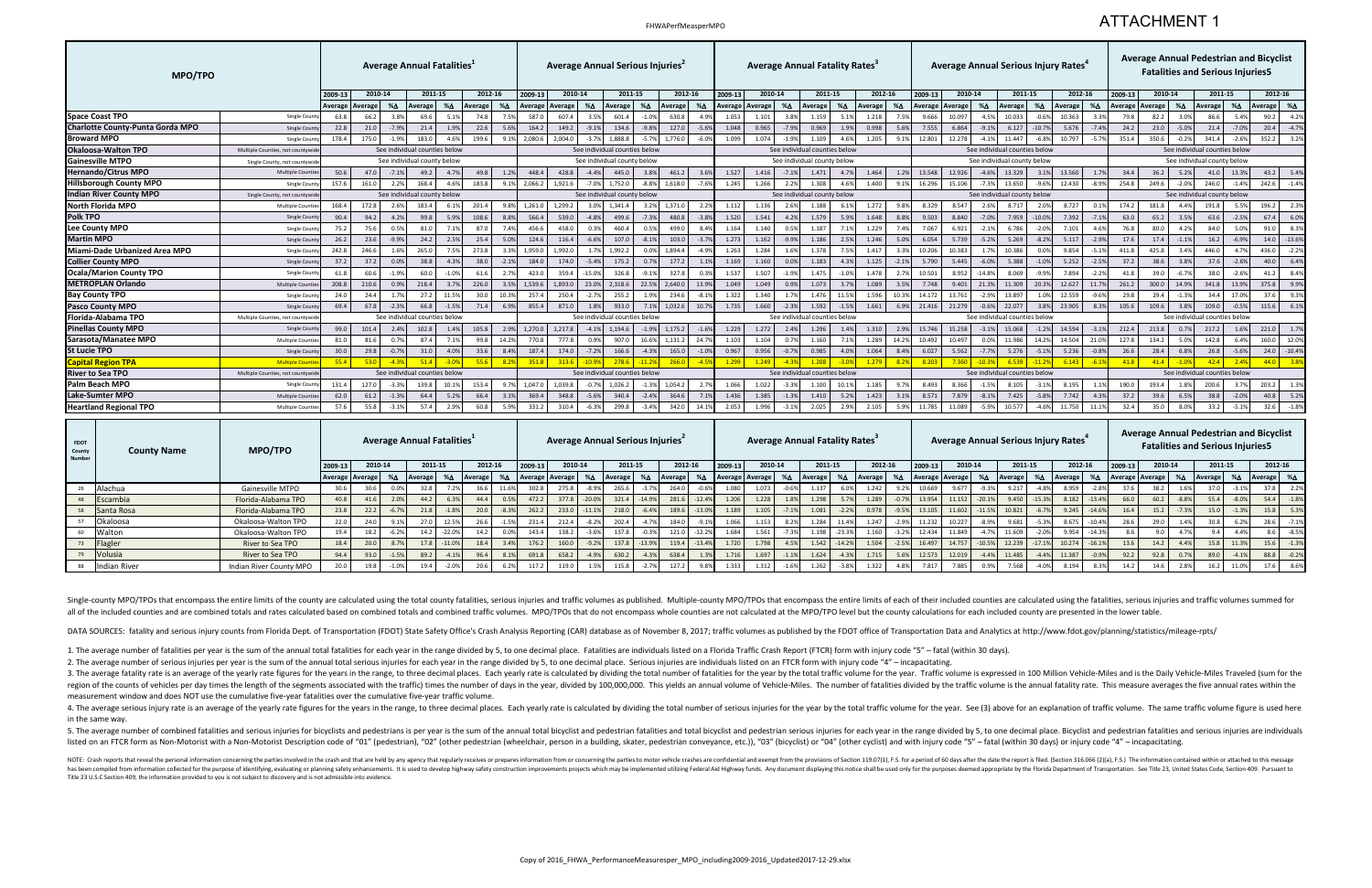#### Fatalities

# ATTACHMENT 2

|           | 2011 | 2012 | 2013 | 2014 | 2015 | 2016 |         |
|-----------|------|------|------|------|------|------|---------|
| Gadsden   | a    | 16   | 12   | ر    | 12   | 18   |         |
| Jefferson | o    | 6    | 6    |      |      |      |         |
| Leon      | 37   | 42   | 17   | 33   | 29   | 40   | 5-year  |
| Wakulla   | 4    | 8    |      |      |      | 14   | Average |
| Total     | 58   | 72   | 38   | 41   | 48   | 79   | 56      |

#### **Fatality Rates Exercise 2021**

|            | 2011  | 2012  | 2013  | 2014  | 2015  | 2016  |         |
|------------|-------|-------|-------|-------|-------|-------|---------|
| Gadsden    | 1.172 | 2.099 | 1.484 | 0.627 | 1.471 | 2.068 |         |
| Jefferson  | 1.988 | 1.514 | 1.443 | 0.244 | 1.167 | 1.615 |         |
| Leon       | 1.398 | 1.615 | 0.647 | 1.225 | 1.047 | 1.419 | 5-year  |
| Wakulla    | 1.037 | 2.031 | 0.767 | 0.485 | 0.473 | 3.252 | Average |
| Aggregate: | 1.380 | 1.734 | 0.895 | 0.951 | 1.082 | 1.735 | 1.279   |

### Serious Injury Crashes

|           | 2011 | 2012 | 2013 | 2014 | 2015 | 2016 |         |
|-----------|------|------|------|------|------|------|---------|
| Gadsden   | 72   | 77   | 49   | 45   | 41   | 39   |         |
| Jefferson | 24   | 32   | 21   | 17   | 23   | 25   |         |
| Leon      | 216  | 169  | 164  | 180  | 165  | 161  | 5-year  |
| Wakulla   | 14   | 18   | 21   | 24   | 21   | 38   | Average |
| Total     | 326  | 296  | 255  | 266  | 250  | 263  | 266     |

#### Serious Injury Rates

|            | 2011  | 2012   | 2013  | 2014  | 2015  | 2016  |         |
|------------|-------|--------|-------|-------|-------|-------|---------|
| Gadsden    | 9.379 | 10.102 | 6.060 | 5.642 | 5.027 | 4.480 |         |
| Jefferson  | 5.964 | 8.076  | 5.050 | 4.151 | 5.368 | 5.769 |         |
| Leon       | 8.162 | 6.500  | 6.238 | 6.683 | 5.957 | 5.710 | 5-year  |
| Wakulla    | 3.630 | 4.569  | 5.369 | 5.824 | 4.962 | 8.827 | Average |
| Average:   | 6.784 | 7.312  | 5.679 | 5.575 | 5.329 | 6.196 |         |
| Aggregate: | 6.194 | 5.679  | 7.474 | 7.736 | 8.326 | 7.350 | 7.313   |

#### Non-Motorized Fatalities/Serious Injury

|           | 2011 | 2012 | 2013   | 2014 | 2015 | 2016 |         |
|-----------|------|------|--------|------|------|------|---------|
| Gadsden   |      |      |        |      |      |      |         |
| Jefferson |      | 4    |        |      |      |      |         |
| Leon      | 24   | 32   | 38     | 37   | 45   | 33   | 5-year  |
| Wakulla   |      |      | ∍<br>э |      |      |      | Average |
| Total     | 33   | 40   | 45     | 42   | 52   | 41   | 44      |

#### 100M VMT

|           | 2011   | 2012   | 2013   | 2014   | 2015   | 2016   |
|-----------|--------|--------|--------|--------|--------|--------|
| Gadsden   | 7.677  | 7.623  | 8.086  | 7.976  | 8.155  | 8.706  |
| Jefferson | 4.024  | 3.962  | 4.158  | 4.096  | 4.285  | 4.334  |
| Leon      | 26.464 | 26.001 | 26.290 | 26.934 | 27.697 | 28.196 |
| Wakulla   | 3.857  | 3.940  | 3.912  | 4.121  | 4.232  | 4.305  |
| Total     | 42.0   | 41.5   | 42.4   | 43.1   | 44.4   | 45.5   |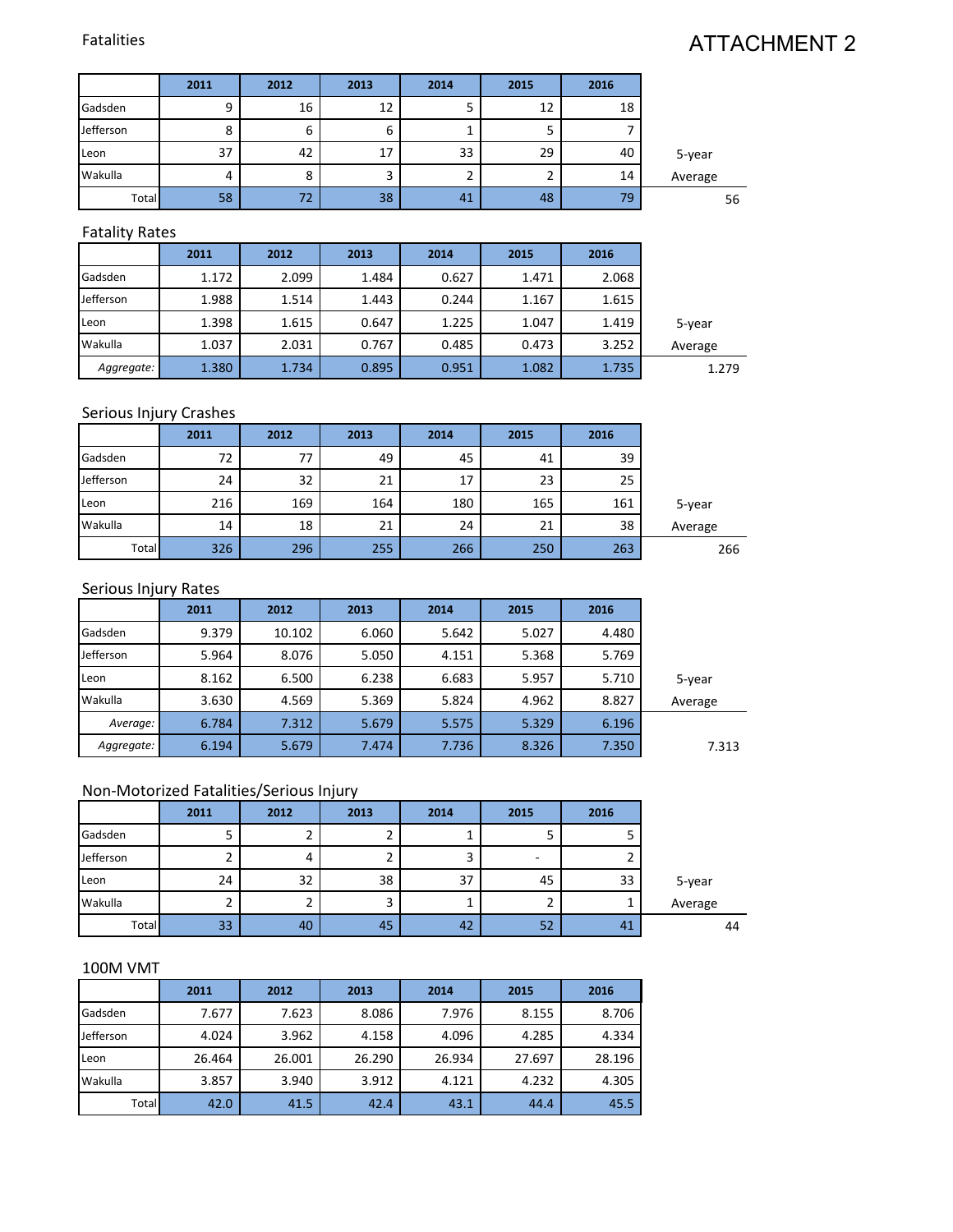#### **34. Safety Performance Targets**

#### **Calendar Year 2018 Targets \***

#### **Number of Fatalities** 0

#### **Describe the basis for established target, including how it supports SHSP goals.**

Based on statistical forecasting, the five year rolling average for total fatalities on Florida's roads is forecast to be between 2,716 and 3,052 in 2018. This forecast was made by combining FARS data with current state data from 2009 to 2016 to predict probable outcomes for 2017 and 2018. Florida's target for fatalities is zero in 2018. While the data forecast indicates Florida's five year rolling average for fatalities could continue to trend upward in 2017 and 2018, the FDOT State Safety Office expects the projects chosen for funding will mitigate the data forecast and ultimately reduce the number of traffic fatalities. An interim performance measure is required by our federal funding agencies in order to receive federal funding. We firmly believe that every life counts and although our target for fatalities is zero in 2018, Florida has forecast an interim performance measure of 3,052 in order to satisfy the federal requirement.

#### **Number of Serious Injuries** 0

#### **Describe the basis for established target, including how it supports SHSP goals.**

Based on statistical forecasting, the five year rolling average for total serious injuries on Florida's roads is forecast to be between 18,831 and 20,861 in 2018. This forecast was made by combining FARS data with current state data from 2009 to 2016 to predict probable outcomes for 2017 and 2018. Florida's target for serious injuries is zero in 2018. The data forecast indicates Florida's five year rolling average for serious injuries could continue to trend downward in 2017 and 2018. The FDOT State Safety Office expects the projects chosen for funding will enhance this downward trend in the number of serious injuries on Florida's roads. An interim performance measure is required by our federal funding agencies in order to receive federal funding. We firmly believe that every life counts and although our target for serious injuries is zero in 2018, Florida has forecast an interim performance measure of 20,861 in order to satisfy the federal requirement.

#### **Fatality Rate** 0

## **Describe the basis for established target, including how it supports SHSP goals.**

Based on statistical forecasting, the five year rolling average for fatality rate per 100 million VMT on Florida's roads is forecast to be between 1.06 and 1.65 in 2018. This forecast was made by combining FARS data with current state data from 2009 to 2016 to predict probable outcomes for 2017 and 2018. Florida's target for fatality rate per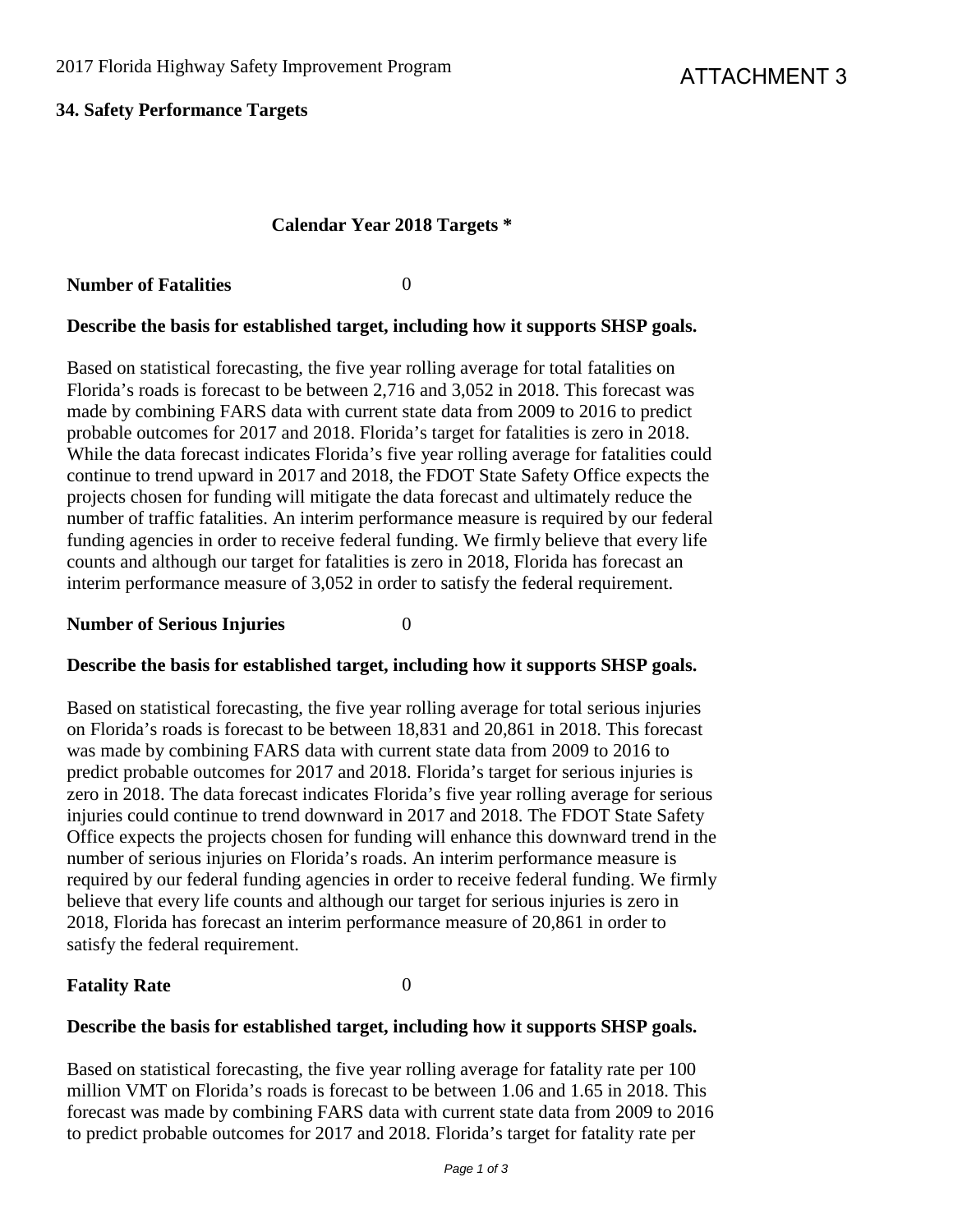#### 2017 Florida Highway Safety Improvement Program

100 million VMT is zero in 2018. While the data forecast indicates Florida's five year rolling average for fatality rate per 100 million VMT could continue to trend upward in 2017 and 2018, the FDOT State Safety Office expects the projects chosen for funding will mitigate the data forecast and ultimately reduce the number of traffic fatalities. An interim performance measure is required by our federal funding agencies in order to receive federal funding. We firmly believe that every life counts and although our target for fatality rate per 100 million VMT is zero in 2018, Florida has forecast an interim performance measure of 1.65 in order to satisfy the federal requirement.

#### **Serious Injury Rate** 0

### **Describe the basis for established target, including how it supports SHSP goals.**

Based on statistical forecasting, the five year rolling average for serious injury rate per 100 million VMT on Florida's roads is forecast to be between 7.57 and 11.06 in 2018. This forecast was made by combining FARS data with current state data from 2009 to 2016 to predict probable outcomes for 2017 and 2018. Florida's target for serious injury rate per 100 million VMT is zero in 2018. The data forecast indicates Florida's five year rolling average for serious injury rate per 100 million VMT could continue to trend downward in 2017 and 2018. The FDOT State Safety Office expects the projects chosen for funding will enhance this downward trend in the serious injury rate per 100 million VMT. An interim performance measure is required by our federal funding agencies in order to receive federal funding. We firmly believe that every life counts and although our target for serious injury rate per 100 million VMT is zero in 2018, Florida has forecast an interim performance measure of 11.06 in order to satisfy the federal requirement.

#### **Total Number of Non-Motorized Fatalities and Serious Injuries** <sup>0</sup>

### **Describe the basis for established target, including how it supports SHSP goals.**

Based on statistical forecasting, the five year rolling average for non-motorized fatalities and serious injuries on Florida's roads is forecast to be between 3,066 and 3,447 in 2018. This forecast was made by combining FARS data with current state data from 2009 to 2016 to predict probable outcomes for 2017 and 2018. Florida's target for non-motorized fatalities and serious injuries is zero in 2018. The data forecast indicates Florida's five year rolling average for non-motorized fatalities and serious injuries could continue to trend downward in 2017 and 2018. The FDOT State Safety Office expects the projects chosen for funding will enhance this downward trend in non-motorized fatalities and serious injuries. An interim performance measure is required by our federal funding agencies in order to receive federal funding. We firmly believe that every life counts and although our target for non-motorized fatalities and serious injuries is zero in 2018, Florida has forecast an interim performance measure of 3,447 in order to satisfy the federal requirement.